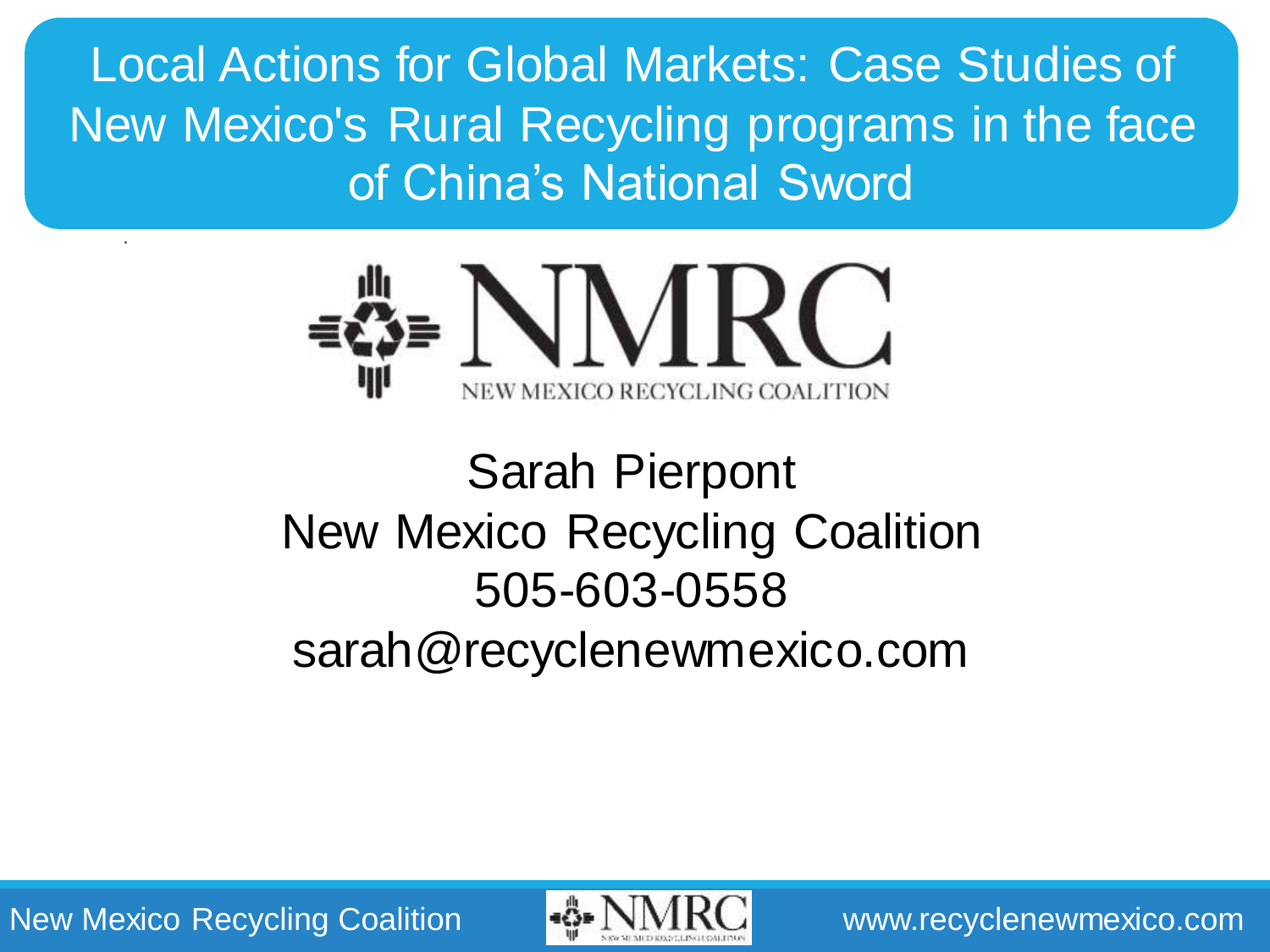## Annual recycling tonnages at the ARRA-funded rural recycling hubs-Pre-National Sword

|             | <b>Otero</b><br>County | <b>NWNMRS</b><br>WA- | <b>Las</b>   | <b>Truth or</b><br><b>Conseq</b> |               | <b>SWSWA</b><br>- Silver |              | <b>Estancia</b><br><b>Valley</b><br>$SWA -$ |
|-------------|------------------------|----------------------|--------------|----------------------------------|---------------|--------------------------|--------------|---------------------------------------------|
| <b>Year</b> | - La Luz               | <b>Thoreau</b>       | <b>Vegas</b> | uences                           | <b>Deming</b> | City*                    | <b>Raton</b> | Torrance*                                   |
| 2010        | 413.27                 | 481.39               | 129.60       | 192.19                           | 60.75         | 1,347                    | 0.00         | 217.00                                      |
| 2011        | 317.69                 | 460.76               | 187.49       | 266.10                           | 150.85        | 1,794                    | 0.00         | 241.00                                      |
| 2012        | 294.24                 | 950.09               | 207.50       | 292.12                           | 142.79        | 1,329                    | 61.90        | 190.53                                      |
| 2013        | 436.42                 | 771.81               | 210.78       | 382.37                           | 173.00        | 1,504                    | 166.23       | 202.32                                      |
| 2014        | 473.63                 | 650.16               | 399.12       | 362.66                           | 88.54         | 1,680                    | 211.54       | 240.17                                      |
| 2015        | 563.34                 | 755.59               | 390.59       | 361.52                           | 89.61         | 1,676                    | 201.05       | 334.27                                      |
| 2016        | 676.79                 | 898.39               | 278.63       | 415.84                           | 81.28         | 1,414                    | 192.55       | 375.87                                      |

The decline in tons in 2016 in Silver City is attributed to the city discontinuing its glass recycling operations, collection equipment issues during the year and the lack of a shipment of recovered electronics (e-scrap is only sent to market from Silver City every 14-16 months). In addition, the City of Deming removed its green w aste and scrap tire diversion programs in 2014, causing the tons of material recycled to be low er. How ever, the quality of the city's traditional household recyclable materials has improved in recent years thanks to public education efforts. Similarly, the City of Las Vegas experienced a reduction in tons recycled in 2016 because of equipment issues w ith a yard w aste grinder – these problems w ere resolved later in the year. \*Single Stream

## New Mexico Recycling Coalition **WAMERON** www.recyclenewmexico.com

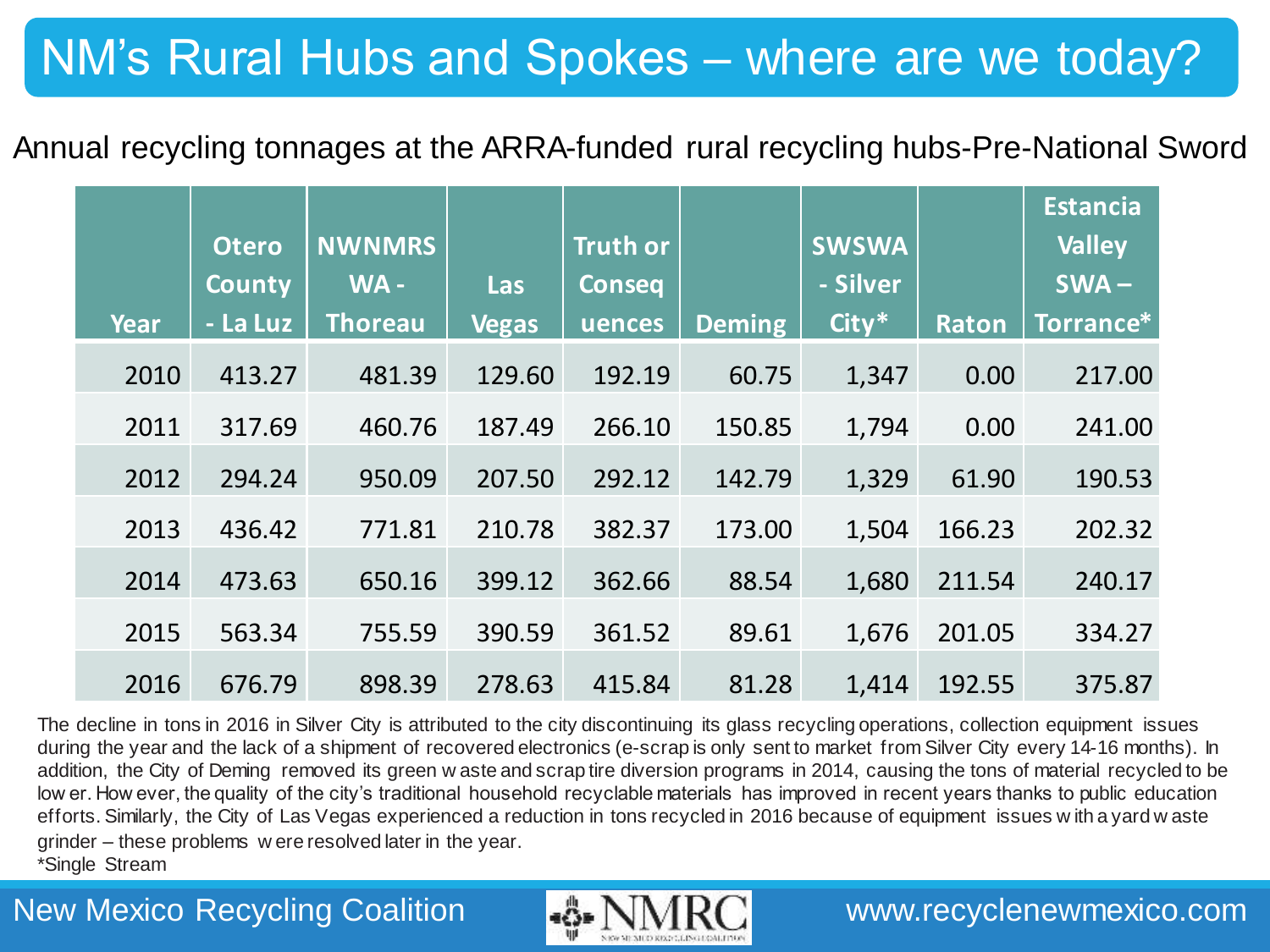## New Mexico Recycling Coalition WENNIRO www.recyclenewmexico.com

# NM's Rural Hubs and Spokes – where are we today?

How did NM's system consistently boost tonnages, even amid market challenges?

- Production of high-quality, source separated material
- Development of strong relationships with end markets
- Establishing solid waste rates that helped pay for recycling operations
- **Included cost avoidance when evaluating expenses**
- Continued outside funding efforts to improve programs
- **Increasing spoke locations and services (cardboard** business collection)



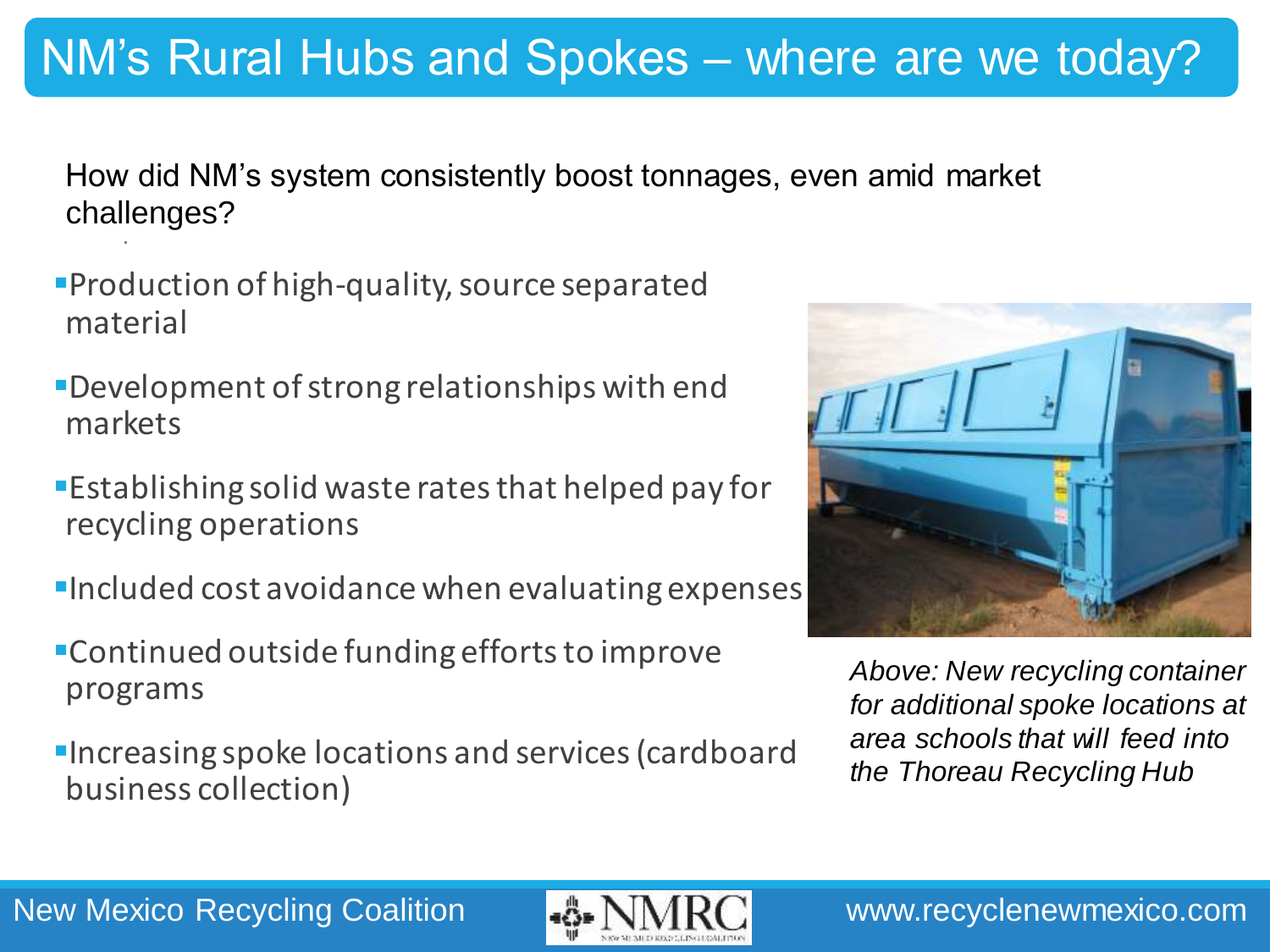### **National Sword – all of the source separated hubs are operating as usual, the two single stream hubs have had to make adjustments, but are still recycling!**

- **Silver City –** May 2018 town receives a surprise bill for \$4000 from Tucson MRF that processes their material. Prior to that the City received a check for the recyclables
	- **June 2018** The Tucs on MRF informed the city they would no longer accept the Town's recyclables
	- July 2018 After much searching and negotiations, the Town found a new outlet for their recyclables in El Paso at a cost of \$25 a ton. To cover the cost, the town raised the landfill fee for Silver City residents an additional 90 cents.

**Estancia Valley SWA** – June 2018 – Announced it will no longer accept mixed paper and plastics, returning from single stream to source separated recycling of metal cans and cardboard only. Service almost 66,000 people.

- Maintain detailed records of everything they do easy to measure success. In 2017 collected 3372 tons of MSW, 194 tons of recycling, 163 tons of C7D, 20 tons of ash, 2974 gallons of oil, 63 lead acid batteries, 171 tons of brush and 4100 tires
- EVSWA was recycling about 14-16 tons per month single stream, reduced to 7-8 tons per month. Has noticed increase in MSW going into landfill cells, however large storm event in July of 2018 that produced large volume of debris

|               | 2017 | 2018 |
|---------------|------|------|
| July (tons)   | 296  | 346  |
| August (tons) | 320  | 359  |

 **Big success now is swap shop at their local transfer station/recycling center - donate large quantity of items each day, do not track tons, but it is very popular with the community**

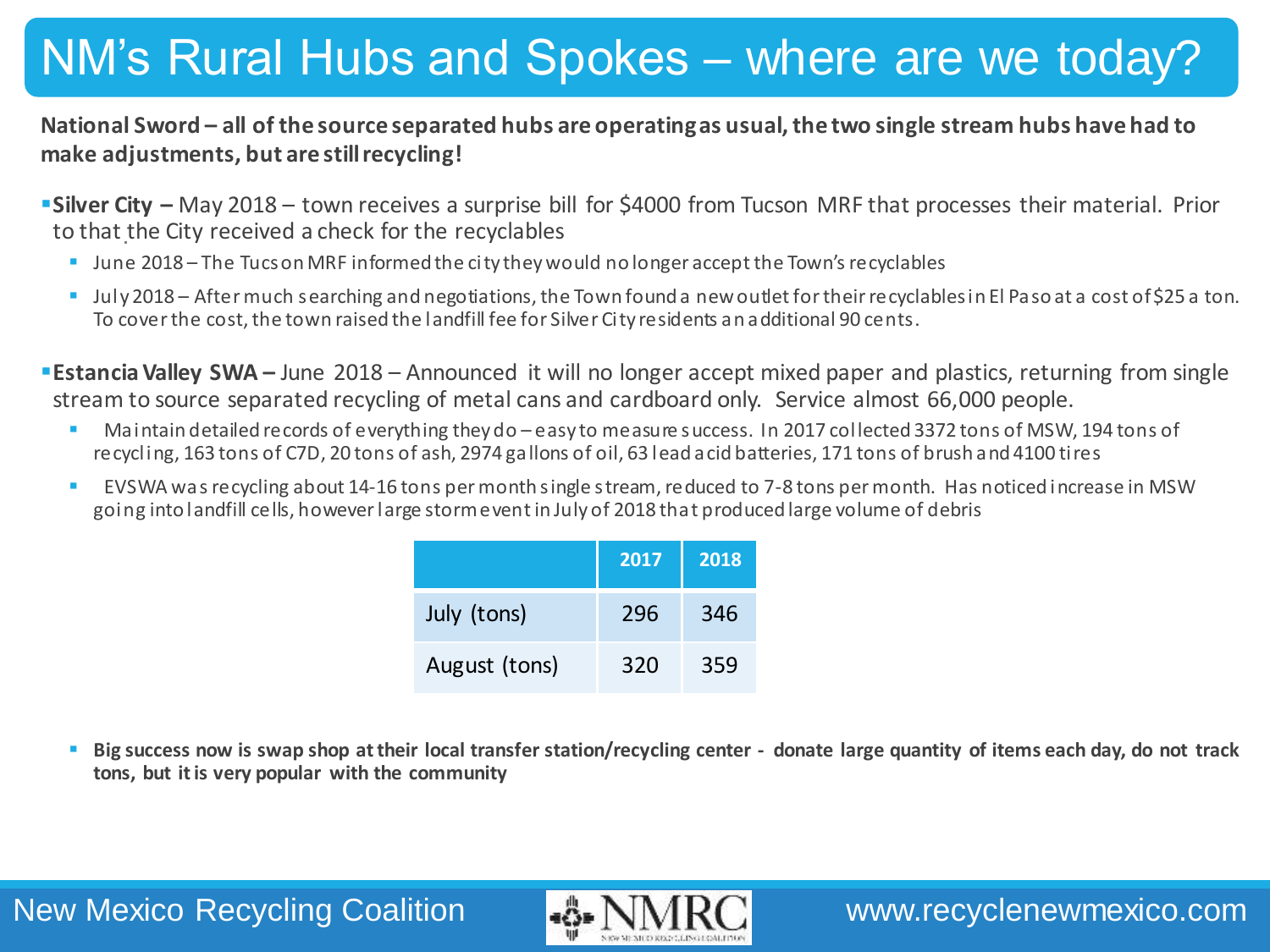- **RATON – Reported that the volume recycled this year compared to last year seems comparable despite a population loss in the City.** Hasn't had to move a plastics load yet since National Sword, like everyone else they saw big hit in paper pricing (moved it in March for \$5/ton) but getting a lot of assistance from volunteers that help with quality control, which helps to keep their operating costs down.
	- Biggest challenge is contaminated loads from unstaffed, drop-off station that is open 24-7.
	- Recently added new spoke at the large Vermijo Park Ranch that has already brought in over 100 trailers loads of cardboard and it is very clean. This summer they added plastic #1 and #2, mixed paper to the list of recyclables from the new spoke.
- **Alamogordo/Otero County –** Reports that volume is down this year compared to 2017, but this not due to low participation, but to the fact that loads were stored unprotected outside during a construction project and got contaminated
	- **Maintains a long list of spokes that feed into the hub**
	- Plastics #1 and #2 are comingled and currently has a load read to be sold
	- **Building new building for solid waste (through two Colonias** Grants and GRT bond) which will be done this winter. New building and loading design will improve efficiencies and reduce the trips to the landfill by 400%. This will allow staff to have more time to focus on recycling. The new building will also include new recycling infrastructure, such as an aluminum and tin separator and conveyor for the recycling operations.



### New Mexico Recycling Coalition **WARC WWW.recyclenewmexico.com**